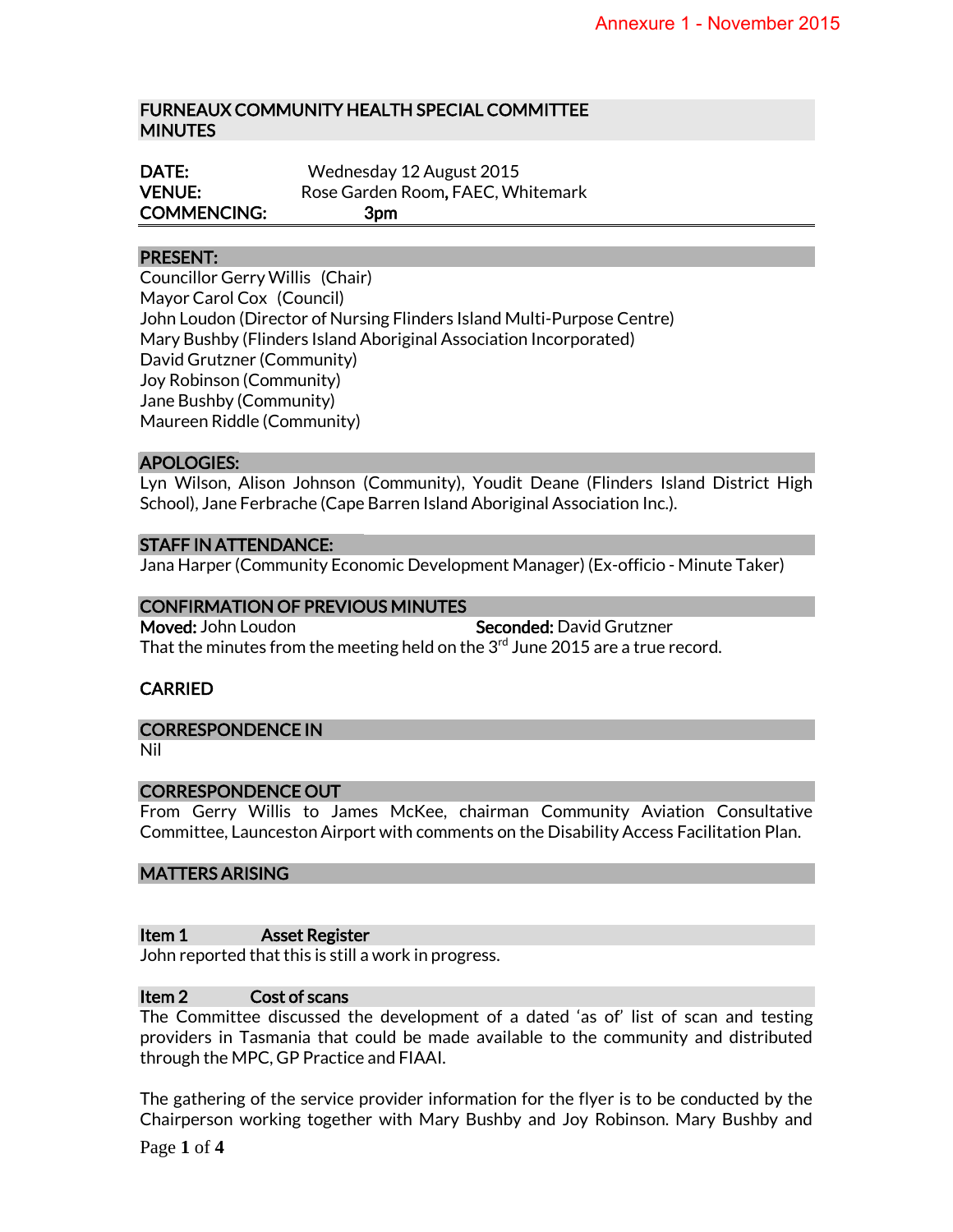John Loudon to work together on formatting the provider list for public distribution. Once complete the service provider flyer to be made available through the Island News as well as the distribution locations.

## Item 3 Community Conversations Consultations: Primary Health Tasmania

The Community Conversations Consultations (CCC) Project is again progressing post delays due to the new Primary Health Tasmania structure and a workshop meeting is scheduled to take place in September with the consultant, local stakeholders and Primary Health Tasmania *Streamline Care Pathways (SCP)* Project Managers. The local GP has been encouraged to attend the workshop and funds from the CCC project are covering the cost of a locum to stand in at the GP Practice so that Dr Alex Johns can attend.

The CCC Project draft proposed Workshop Agenda includes:

- A view of the health environment on Flinders, including service mapping (based on prepared outlines by participants) – participants to lead.
- Shared Transfer of Care presentation by SCP.
- Local enablers and barriers to integration and shared transfers of care discussion.
- Reflection on participant services and their role now, and in the future, in supporting integration and shared transfers of care – mapping.
- Identifying local strategies and priorities for action to supporting integrating and shared transfers of care – mapping.

Anticipated aims of the project include the potential to provide a platform for further discussions on potential linkages with the SCP program and in particular the transfer of care and/or integrating care components of the program; building interagency linkages; improving coordination of care; and sharing information and promoting best practice principles to support consultation and cooperation.

## Item 4 Disability Access Facility Plan for Launceston Airport

The Chairman provided an update on the follow up of access at the Sharp Terminal, Launceston airport. A letter had been sent to James McKee, Chairman Community Aviation Consultative Committee, Launceston Airport with comments on the Disability Access Facilitation Plan however, there had been no reply to date.

In addition, the Chairman informed the Committee that the President of the Flinders Island Tourism & Business Association (FITBA), Michael Buck, had also made a submission on the Disability Access Facilitation Plan on behalf of the FITBA Members.

Discussion by Members followed regarding the Sharp signage located at the Launceston Airport and it was resolved that Carol Cox would write to the CEO of Sharp Airlines regarding consideration for the Sharp signage to be placed in a more prominent position. It was also noted that the colour pale blue makes the sign very difficult to read.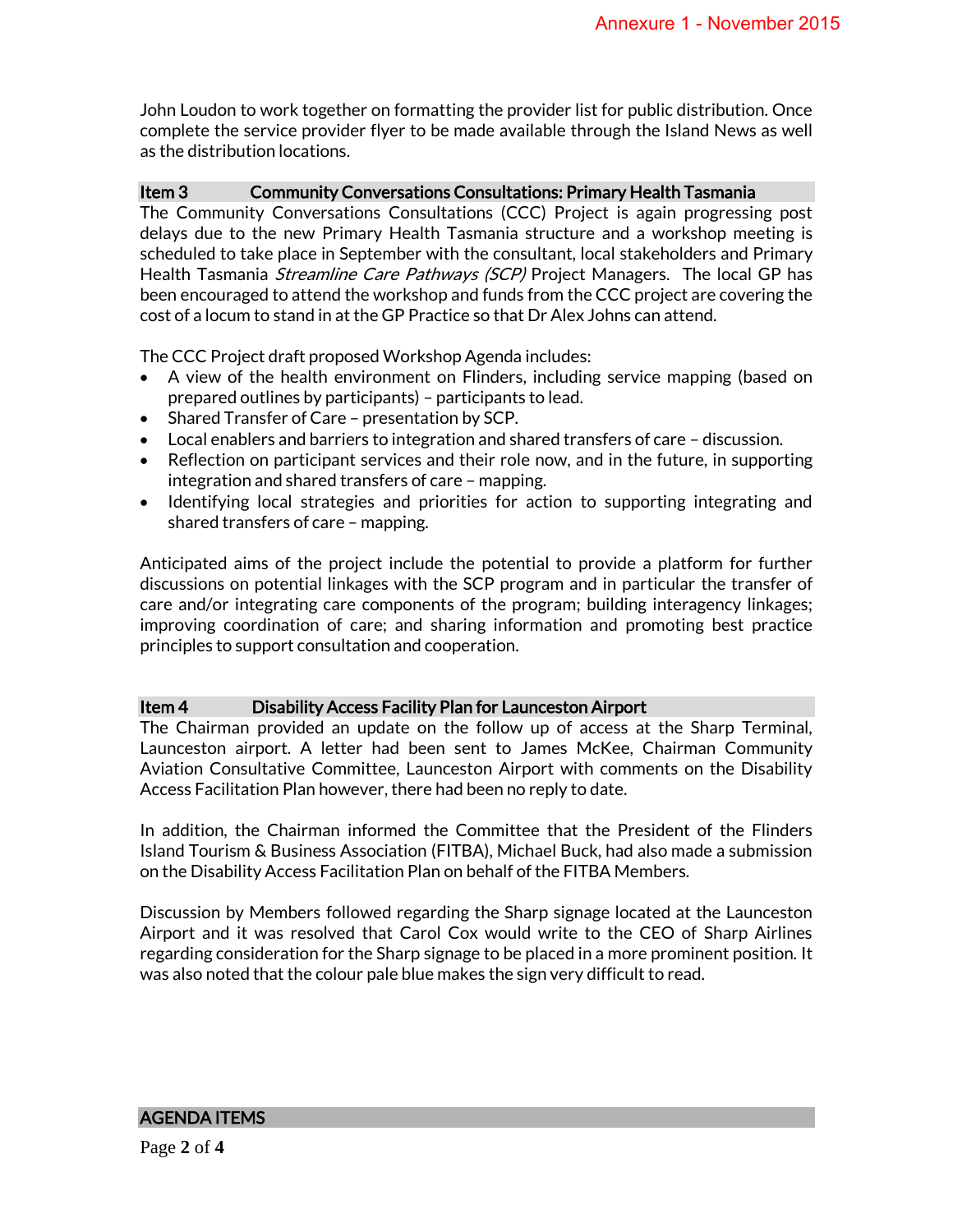**Item 1** Introducing Primary Health Tasmania Discussion by Members on the changes to the health system.

**Item 2** Email from Michael Ferguson, Minister of Health, 2 July 2015. Discussion by Members on the changes to the health system.

#### OTHER BUSINESS

**Item 1** Patient Transport to Sharp Airlines Terminal Launceston Airport Carol Cox provided a report on her investigations into Patient Transport to the Sharp Terminal Launceston Airport and tabled emails received from the Community Transport Service Tasmania Inc. (CTST) Co-ordinator, Greater Launceston District, Linda Pridham.

Linda conveyed that the new car parking arrangement is working well for the CTST Flinders Island clients however; some clients were having problems understanding the directions given over the phone by CTST and end up going to the main terminal instead of the Sharp pick up. It was suggested that a map be prominently displayed at the terminal on Flinders Island. It was noted that the map provided was of the entire Launceston Airport leading also to the possible confusion in locations.

The emails also outlined that CTST provide "*drop-off/pick-up clients only at the designated* zone as outlined by the Airport authorities" and do not do not enter any undercover car park area due to extensive damage to their vehicle (Hi Ace) roofs. This being the case, patients who are mobility impaired have still quite a distance to walk to the Terminal after being dropped off by CTST.

Linda passed on that Launceston has quite a few transport options available for clients to access thereby allowing them to make their own transport decisions based on what best will suit themselves and their circumstances.

Alternate transport companies available in Launceston include:

- Red Cross  $1300557549$
- VFC 6336 5147
- Wattle Group 1300 369 150

#### **Item 2** Expansion of Local Physio Hours on Flinders Island

Maureen Riddle expressed concerns of the lack of physio hours being provided to local physiotherapist, David Heap, and the associated perceived need for the expanded service and suggested that the Committee write to the RFDS requesting additional funds for the Flinders Island physio service provided by David Heap.

Discussion by members ensued on the fragmented funding streams that provide physio services on Flinders Island.

It was suggested that through the Community Conversations Consultations (CCC) Project that service mapping would be complete as part of this project and this had the potential to